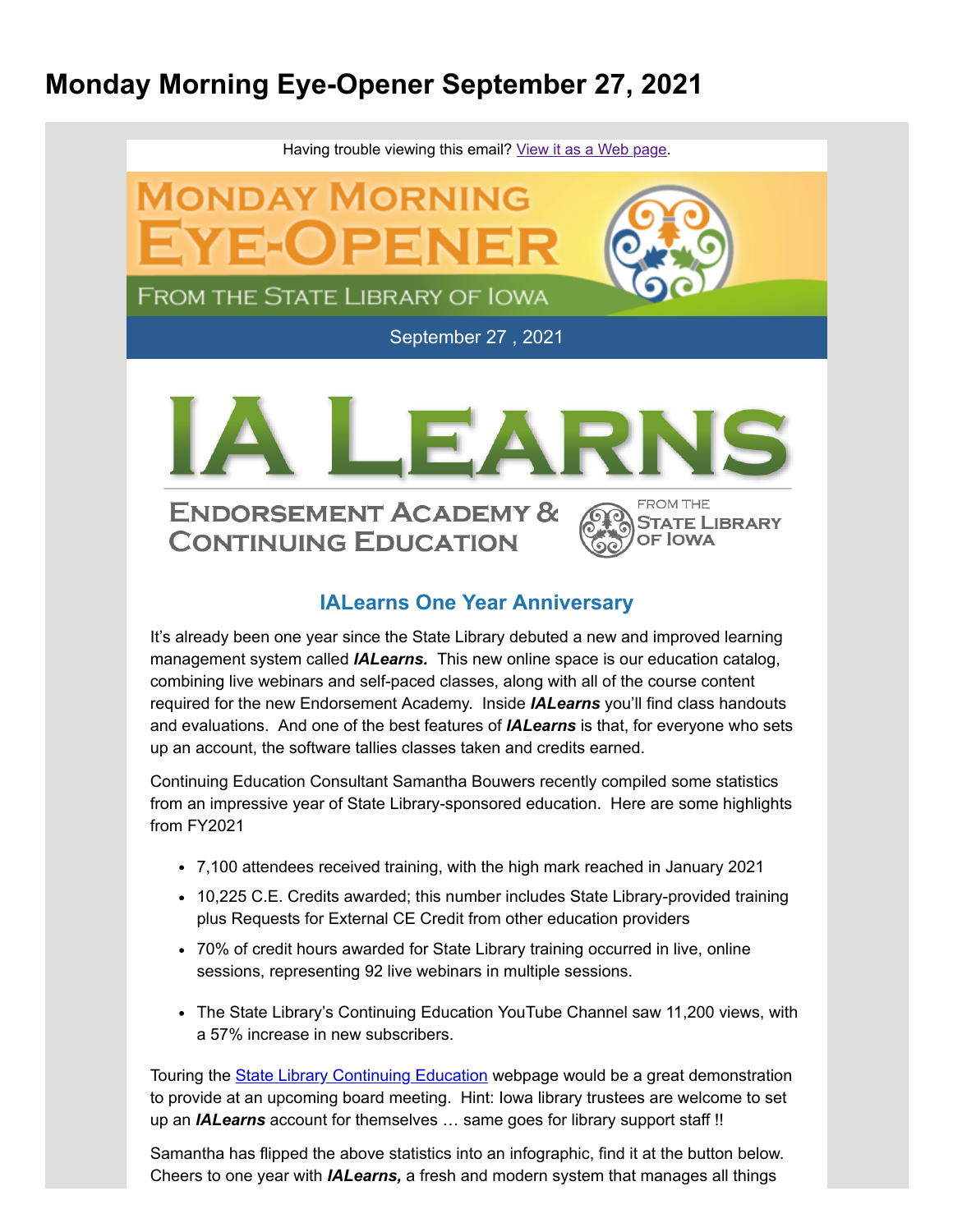#### **[Enjoy C.E. Highlights From FY21](https://www.statelibraryofiowa.gov/application/files/6216/2698/3250/CE_FY21_Annual_Report.pdf?utm_medium=email&utm_source=govdelivery)**



# **State Data Center**

#### **2020 Census Data Available**

The State Data Center has received the 2020 Census information from the U.S. Census Bureau. The Data Center is under the administration of the State Library of Iowa. The 2020 statistics provide the first look at population changes and include information on Hispanic origin, race, housing occupancy, as well as statistics on where people were living as of April 1, 2020 in Iowa towns, cities, and counties. Thanks to State Data Center Coordinator Gary Krob for this Quick Fact compilation:

#### **Iowa 2020 Census Quick Facts**

- Iowa's population is 3,207,031
- The largest county is Polk County with 492,401 population
- Adams County comes in as the smallest county with 3,704 population
- The largest incorporated municipality in the state is Des Moines with 214,133 residents; while Le Roy in Decatur County claims the smallest municipality, with a population of 11
- Overall, 99.9 percent of lowa's households were enumerated for the 24<sup>th</sup>decennial census, with 71.5 percent of households self-responding and 28.4 percent requiring follow-up from Census workers to be counted.

The original Census timeline was delayed by several months due to the pandemic. The Iowa Legislature will now use the 2020 Census data in the upcoming redistricting process. The population counts will also determine how billions of dollars in federal funding is allocated to communities across the country.

#### **About the State Data Center**

The State Data Center of Iowa is the source for population, housing, business, and government statistics about Iowa. The Center includes information from the U.S. Census Bureau, Iowa state agencies, and other state and federal sources. The State Data Center is a program of the State Library, contact Center Coordinator Gary Krob with questions or for assistance ( [gary.krob@iowa.gov](mailto:gary.krob@iowa.gov) 515-281-6618 )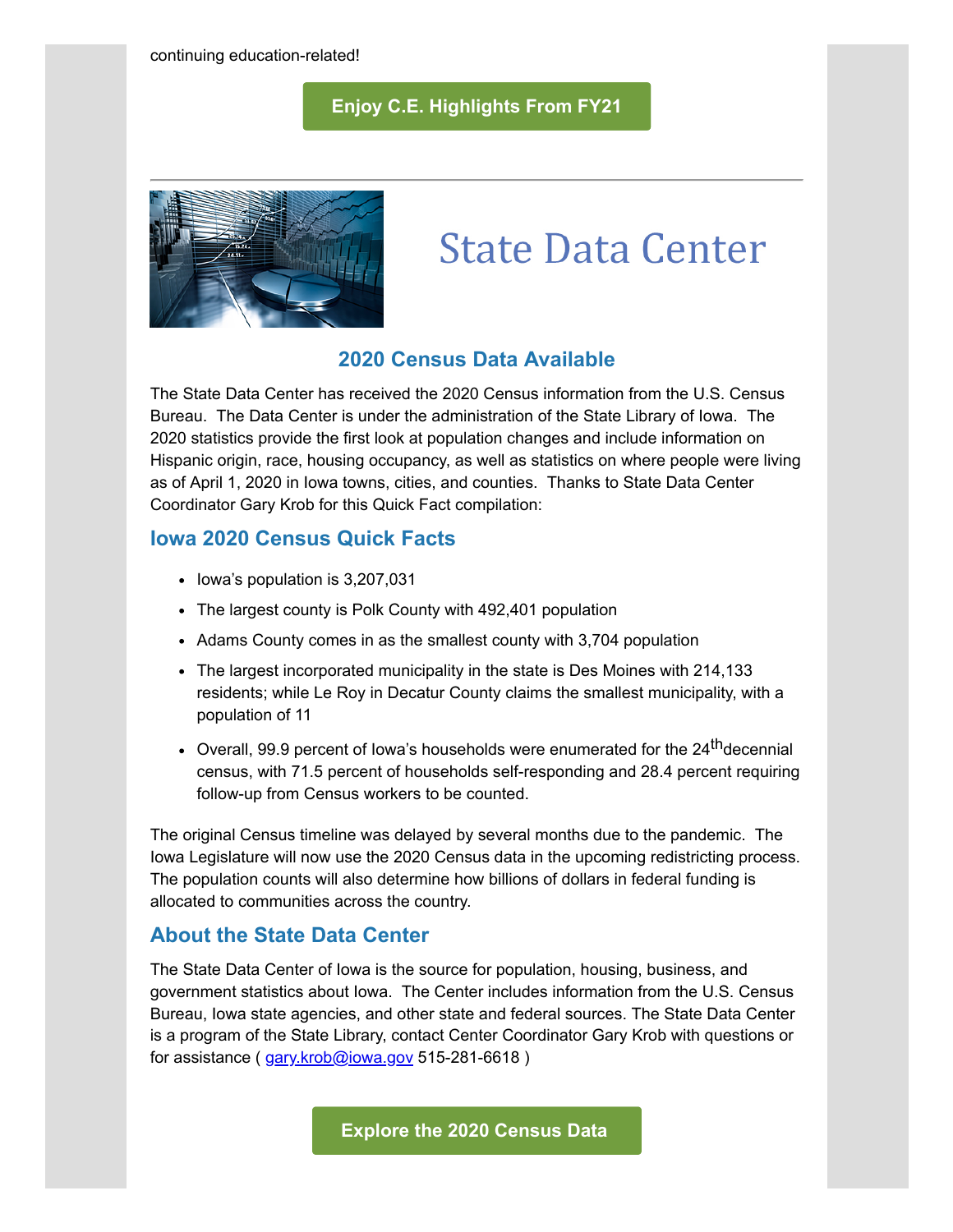## **Summer Reading Survey Wrap-Up**



#### **Complete Survey to Win a Prize Pack of Books!**

To close out the 2021 summer season, the State Library is asking Iowa public libraries to complete a survey regarding this year's **Summer Reading Program**. The survey asks about the number of in-person, online, and passive programs offered, as well as the total number of attendees at in-person programs in June, July, and August.

Questions also ask about the 2021 theme *"Reading Colors Your World,"* along with resources, training, and support offered by the State Library.

The main goal of this survey is to gauge the impact of Iowa's summer library programs. Results will be shared with the federal Institute of Museum and Library Services (IMLS) which provides funding for the State Library to provide the summer library program materials and training. Your feedback will also help the State Library and our newly hired Youth Services Consultant know how to enhance the program for next year and beyond.

By entering your contact information and completing the survey, your library will be entered into a drawing to win a prize pack of books for children and teens. Only two days left to complete the survey at the link below. Doing so **by Thursday September 30th** qualifies for the drawing: a prize pack of books!

**Directors: if you were not directly in charge of your library's summer program, please forward this email and survey link to the appropriate staff member.**

*Thank you in advance for your participation and feedback!*

**[Complete the 2021 Summer Library Survey](https://docs.google.com/forms/d/e/1FAIpQLScd4JmGpfYuIvthZIAGYdDwB2OM6YxHpbP0ceqh2pL7s-4rHA/viewform?utm_medium=email&utm_source=govdelivery)**

### **This Week ...**



#### **Prepping For Accreditation. September 28. 10:00-11:00AM**

For all libraries in the upcoming accreditation reporting cycle those needing to report in February 2022—this extended online series is sure to be helpful. *Prepping For Accreditation* continues tomorrow with the second session *"Planning Part 2."* These are ZOOM conversations and will be recorded, although they are not for c.e. credit. Libraries

intending to increase their Tier status from Tiers 0-1-2-3 will also benefit. No registration is necessary, here's the ZOOM Room link we'll use each time [https://zoom.us/j/450969235](https://zoom.us/j/450969235?utm_medium=email&utm_source=govdelivery)